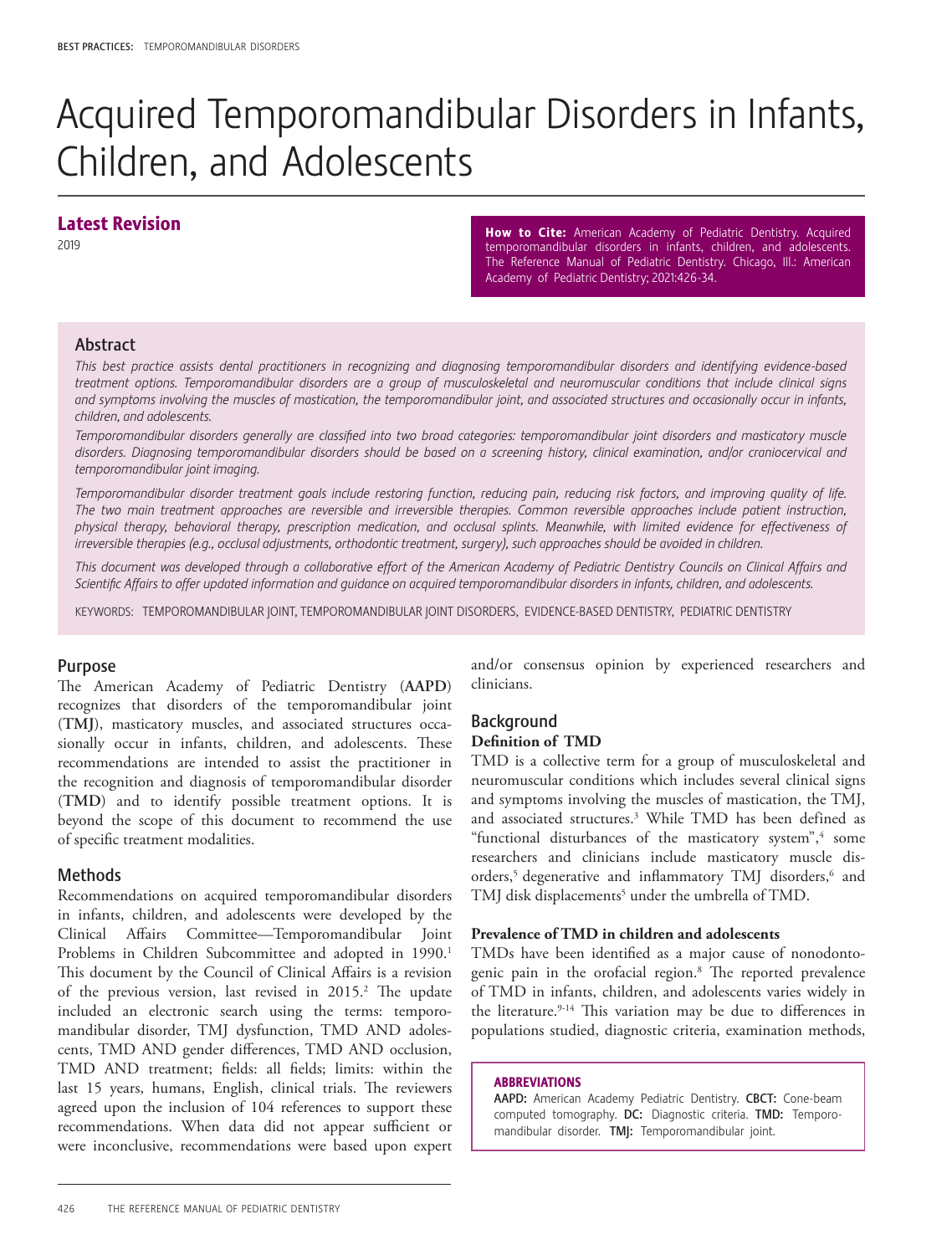and inter- and/or intra-rater variations of examining practitioners.15,16 The Diagnostic Criteria (**DC**) TMD examination protocol is used in research settings to decrease variability in diagnosis; however, few pediatric studies use this methodology.17,18 One study using the criteria from the DC/TMD demonstrated an 11.9 percent prevalence of TMD in adolescents.18 Most data suggests the prevalence of signs and symptoms of TMD increases with age.<sup>14,18,19</sup> One investigation noted that TMD-related symptoms were rare in three- and five-year-olds whereas five to nine percent of 10- and 15-yearolds reported more severe symptoms.19 Another study found 4.2 percent of adolescents aged 12-19 years reported TMD pain.16 A study of children in the primary dentition found that 34 percent of patients have signs and/or symptoms of TMD.20 This could be due, in part, to inclusion of muscular signs such as tenderness to palpation which can be difficult to assess in young children.<sup>13,20</sup> A systematic review and metaanalysis of intra-articular TMD in children and adolescents found a 16 percent prevalence of clinical signs and a 14 percent prevalence of TMJ sounds.<sup>13</sup> Although TMD pain in children increases with age in both boys and girls, recent surveys have indicated a significantly higher prevalence of symptoms and greater need for treatment in girls than boys.<sup>14,21</sup> The development of symptomatic TMD has been correlated with the onset of puberty in girls.<sup>22</sup> For ages 16-19 years, 32.5 percent of girls compared to 9.7 percent of boys reported school absences and analgesic consumption due to TMD-related pain.21 Headaches appear to be independently and highly associated with TMD in adolescents, with most occurring before the onset of jaw pain.23

#### **Etiology of TMD**

Temporomandibular disorders have multiple etiological factors.<sup>24</sup> There is insufficient evidence to reliably predict which patients will or will not develop TMD.<sup>25</sup> Predisposing (risk) factors, precipitating (initiating) factors, and perpetuating (or sustaining) factors contribute to the development of TMDs.<sup>25</sup> The available evidence base suggests a poor correlation between any single etiological factor and resulting signs (i.e., findings identified by the dentist during the examination) and symptoms (i.e., findings reported by the child or parent).<sup>26</sup> Alterations in any one or a combination of teeth, periodontal ligament, the TMJ, or the muscles of mastication may lead to TMD.26 Furthermore, systemic and psychosocial factors may reduce the adaptive capacity of the masticatory system and contribute to TMD.<sup>27</sup>

Etiologic factors suggested as contributing to the development of TMD are:

1. Macrotrauma: A common occurrence in childhood because of falling, chin trauma is reported to be a factor in the development of TMD in pediatric patients.<sup>28-31</sup> Additional macrotraumatic injuries occur due to motor vehicle accidents, sports, physical abuse, forceful intubation, and third molar extraction.31,32 Unilateral and bilateral intracapsular or subcondylar fractures are the

most common mandibular fractures in children.<sup>33</sup> Closed reduction and prolonged immobilization can result in ankylosis.34,35 Improperly treated fractures may result in facial asymmetry.<sup>34,35</sup> Traumatic brain injury may accompany mandibular fracture and other types of jaw injuries.<sup>31</sup> Indirect trauma such as flexion-extension (whiplash) injuries may alter pain processing and lead to TMD symptoms; however, a direct relationship between TMD and indirect trauma has yet to be established.<sup>27</sup>

- 2. Microtrauma from parafunctional habits: Bruxism, clenching, hyperextension, and other repetitive habitual behaviors are thought to contribute to the development of TMD by joint overloading that leads to cartilage breakdown, synovial fluid alterations, and other changes within the joint.<sup>36</sup> Bruxism may occur while the patient is asleep or awake; sleep bruxism is a different entity from daytime bruxism. Sleep bruxism has been classified as a sleep-related movement disorder.<sup>37</sup> A study of 854 patients younger than 17 years old found the prevalence of bruxism to be 38 percent,<sup>38</sup> but studies generally do not distinguish between sleep or daytime bruxism. The literature on the association between parafunction and TMD in pediatric patients is contradictory.<sup>39-41</sup> However, childhood parafunction was found to be a predictor of the same parafunction 20 years later.<sup>42</sup> Other studies found a significant association between reported bruxism and TMD.<sup>34,44</sup> Children who grind their teeth were found to complain more often of pain and muscle tenderness when eating.<sup>45</sup> Other examples of microtrauma include repetitive strain such as playing a wind instrument, fingernail biting, $25$  or another activity in which the mouth is held open outside of rest position.
- 3. Anatomical factors (skeletal and occlusal) and orthodontic treatment: The association of skeletal and occlusal factors and the development of TMD is relatively weak.<sup>27,46-48</sup> Furthermore, the available data does not support that the development of TMD is caused or improved by orthodontic treatment,<sup>49-53</sup> regardless of whether premolars were extracted.<sup>32</sup> Changes in freeway dimension of the rest position (normally two to four millimeters) may be impinged by occlusal changes, disease, muscle spasms, nervous tension, and/or restorative prosthetics.<sup>4</sup> While most children and adolescents may be able to compensate without problem, in others, failure of the masticatory system to adapt may lead to greater risk of dysfunction. Although there is little evidence to implicate skeletal or occlusal factors with TMD, the following have some association across studies:
	- a. skeletal anterior open bite.<sup>54,55</sup>
	- b. steep articular eminence of the temporal bone.<sup>27</sup>
	- c. overjet greater than six to seven millimeters.<sup>54-57</sup>
	- d. skeletal class II profile<sup>58</sup>
	- e. class III malocclusion.16
	- f. unilateral posterior crossbite.<sup>46-55</sup>
	- g. posterior crossbite.46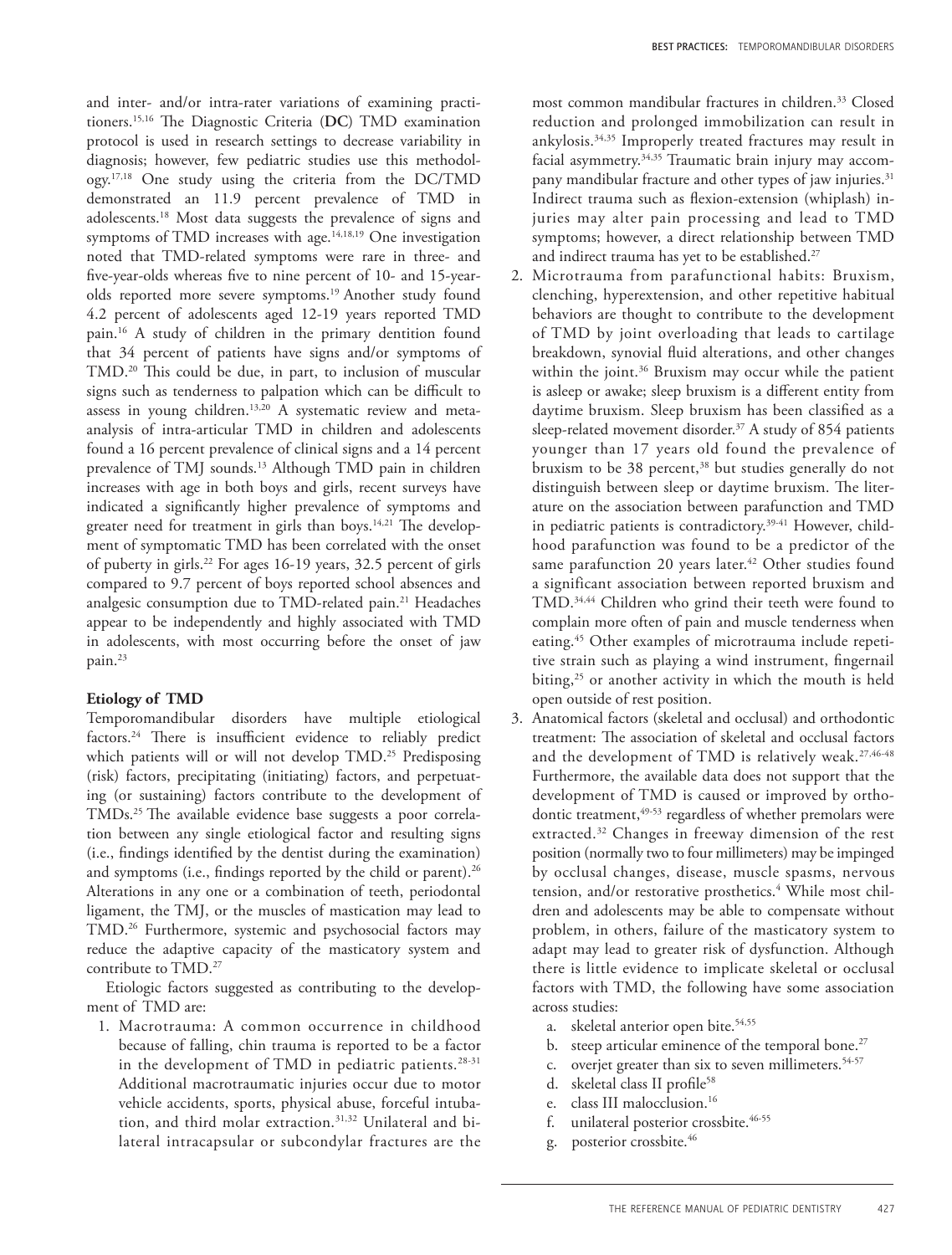Craniocervical posture has been suggested to be associated with occlusion and with dysfunction of the TMJ, including abnormalities of the mandibular fossa, condyle, ramus, and disc.59 Cervical pain and dysfunction can be a result of poor posture.<sup>60</sup> Cervical pain is frequently referred to orofacial structures and can be misinterpreted as TMD.<sup>61</sup>

- 4. Psychosocial factors: Psychosocial factors may play a part in the etiology of TMD.<sup>61,62</sup> Behavioral factors such as somatization, anxiety, obsessive-compulsive feelings, and psychologic stress were predictors of TMD onset.<sup>61</sup> Emotional stress predisposes to clenching and bruxism which in turn contribute to orofacial pain.<sup>63</sup> Results from a casecontrol study indicate that management of stress and anxiety can mitigate the signs and symptoms of TMD.<sup>64</sup> Depression, anxiety, post-traumatic stress disorder, psychologic distress, and sleep dysfunction may influence TMD prognosis and symptoms.<sup>64</sup> Higher pain intensity in the orofacial region correlated with greater impact on quality of life including difficulty with prolonged jaw opening, eating hard/soft foods, and sleeping.64
- 5. Systemic and pathologic factors: Systemic factors contributing to TMD include connective tissue diseases such as rheumatoid arthritis, systemic lupus erythematosus, juvenile idiopathic arthritis, and psoriatic arthritis.<sup>25,65,66</sup> These systemic diseases occur as a result of imbalance of pro-inflammatory cytokines which causes oxidative stress, free radical formation, and ultimately joint damage.<sup>67</sup> Other systemic factors may include joint hypermobility, genetic susceptibility, and hormonal fluctuations. Generalized joint laxity or hypermobility (e.g., Ehler Danlos syndrome) has been cited but has a weak association with TMD.68,69 Pathologic hyperplasia, and condylar tumors represent a unique category of TMDs.<sup>66</sup>
- 6. Genetic and hormonal factors: There is little research regarding genetic susceptibility for development of TMD. Recently, study of catechol-O-methyl-transferase haplotypes found that the presence of one low pain sensitivity haplotype decreased the risk of developing TMD.61 The role of hormones in the etiology of TMD is debatable. Randomized controlled trials indicate that estrogen does not play a role in the etiology of TMD, whereas cohort and case-controlled studies show the opposite.27 Although the biological basis for genderbased disparity in TMD is unclear, the time course of symptoms is of note in females. Additional studies have shown that TMJ pain and other symptoms vary in relation to phases of the menstrual cycle.<sup>70</sup> The suggestion of a hormonal influence in development of TMD is supported clinically by a study of 3,428 patients who sought treatment for TMD. This study revealed that 85.4 percent of patients seeking treatment were female and the peak age for treatment seeking was 33.8 years.<sup>70</sup> In a similar study of adolescents, $71$  15.1 percent of all patients evaluated for TMD were less than 20 years of

age, and girls accounted for 89.9 percent of patients aged 15-19 seeking care and 75.5 percent of patient six-14 years of age.

#### **Diagnosing TMD**

All comprehensive dental examinations should include a screening evaluation of the TMJ and surrounding area.<sup>72,73</sup> Diagnosis of TMD is based upon a combination of historical information, clinical examination, and/or craniocervical and TMJ imaging.27 The findings are classified as symptoms and signs.72 These symptoms may include pain, headache, TMJ sounds, TMJ locking, and ear pain.<sup>24</sup> Certain medical conditions are reported to occasionally mimic TMD. Among these differential diagnoses are trigeminal neuralgia, central nervous system lesions, odontogenic pain, sinus pain, otological pain, developmental abnormalities, neoplasias, parotid diseases, vascular diseases, myofascial pain, cervical muscle dysfunction, and Eagle's syndrome.8 Other common medical conditions (e.g., otitis media, allergies, airway congestion, rheumatoid arthritis) can cause symptoms similar to TMD.<sup>24</sup>

Clinical and physical assessment of the patient may include history and determination of joint sounds, evaluation of mandibular range of motion, appraisal of pain, evaluation for signs of inflammation, and select radiographic examination.<sup>24</sup> A screening history, as part of the health history, may include questions such as:<sup>25,27</sup>

- do you have difficulty opening your mouth?
- do you hear noises within your jaw joint?
- do you have pain in or around your ears or your cheeks?
- do you have pain when chewing, talking, or using your jaws?
- do you have pain when opening your mouth wide or when yawning?
- has your bite felt uncomfortable or unusual?
- does your jaw ever lock or go out?
- have you ever had an injury to your jaw, head, or neck? If so, when? How was it treated?
- have you previously been treated for a temporomandibular disorder? If so, when? How was it treated?

Physical assessment should include the following:<sup>24,25,27</sup>

- 1. palpation of the muscles of mastication and cervical muscles for tenderness, pain, or pain referral patterns;
- 2. palpation of the lateral capsule of the TMJs;
- 3. mandibular function and provocation tests;
- 4. palpation and auscultation for TMJ sounds; and
- 5. mandibular range of motion.

Evaluation of jaw movements including assessment of mandibular range of motion using a millimeter ruler (i.e., maximum unassisted opening, maximum assisted opening, maximum lateral excursion, maximum protrusive excursion) and mandibular opening pattern (i.e., symmetrical vs. asymmetrical) may be helpful in the diagnosis of TMD. In addition,both limited and excessive mandibular range of motion may be seen in TMD.<sup>25,27</sup>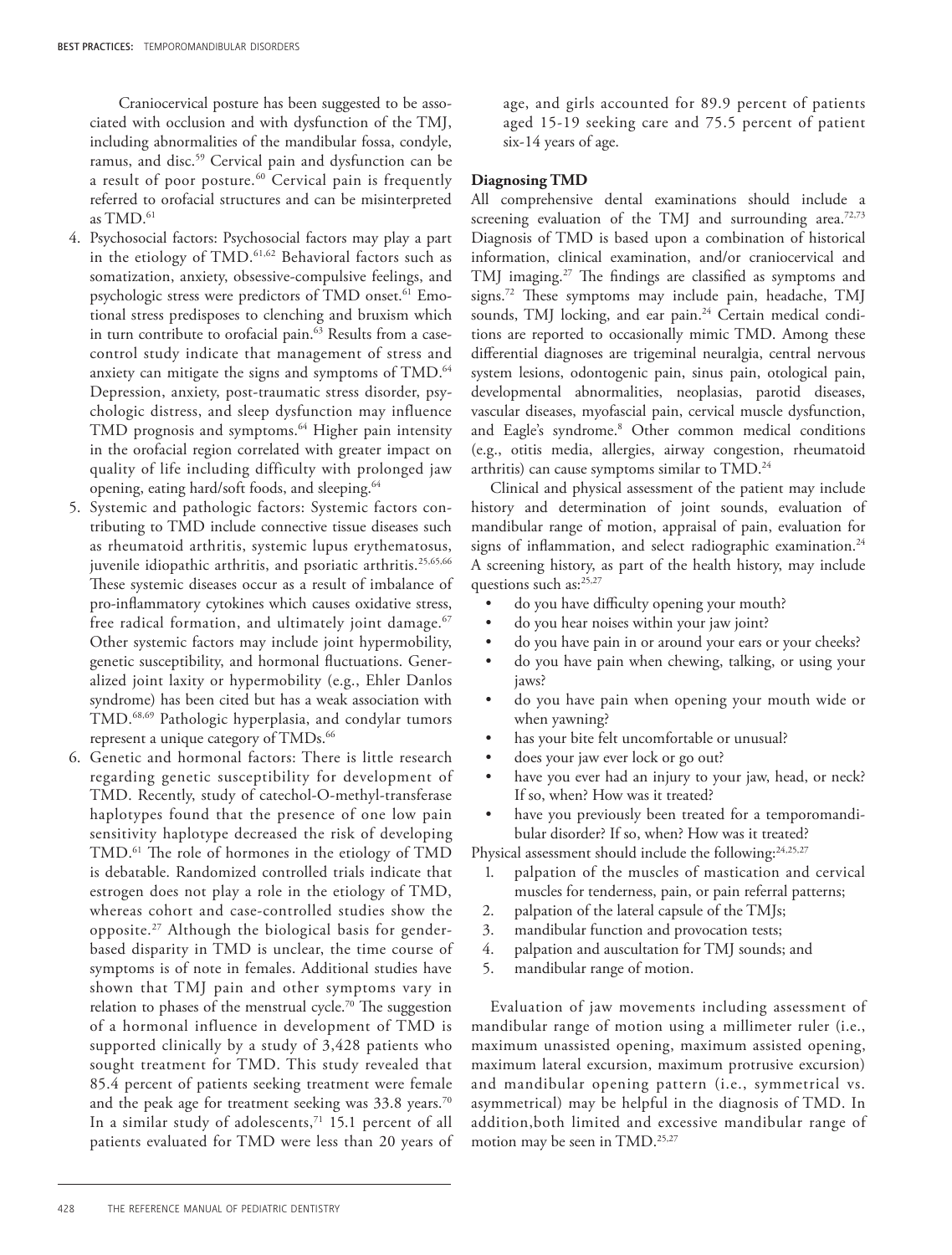TMJ imaging is recommended when there is a recent history of trauma or developing facial asymmetry, or when hard-tissue grinding or crepitus is detected.<sup>74</sup> Imaging should also be considered in patients who have failed to respond to conservative TMD treatment.36 TMJ imaging assessment may include:

- panoramic radiograph;
- mandible radiographs including oblique views;
- conventional computed tomography (CT) or cone-beam computed tomography (**CBCT**);
- magnetic resonance imaging (both open and closed mouth to view disc position); and
- ultrasound.

TMJ arthography is not recommended as a routine diagnostic procedure.75-77 The readily available panoramic radiograph is reliable for evaluating condylar head morphology and angulation but does not permit evaluation of the joint space, soft tissues, or condylar motion.25 The panoramic radiograph may indicate osseous changes, but negative findings do not rule out TMJ pathology.<sup>78</sup> CBCT can be used to detect boney abnormalities and fractures and to assess asymmetry,<sup>76-78</sup> but it generates a much higher radiation burden than the panoramic image. Magnetic resonance imaging provides visualization of soft tissues, specifically the position and contours of the TMJ disc, and can be used to detect inflammation.25,74,77 Ultrasound is a noninvasive imaging method for viewing superficial lateral aspects of the TMJ.79

 TMD has been divided into two broad categories, TMJ disorders and masticatory muscles disorders,<sup>77</sup> which are listed below.

- I. TMJ disorders:
	- A. joint pain:
		- 1. arthralgia.
		- 2. arthritis.
	- B. joint disorders:
		- 1. disc-condyle complex disorders (disc displacement with reduction, disc displacement with reduction with intermittent locking, disc displacement without reduction with limited opening, disc displacement without reduction without limited opening).
		- 2. hypomobility disorders (ankylosis, bony ankylosis, fibrous adhesions).
		- 3. hypermobility disorders (subluxation, luxation).
	- C. joint diseases:
		- 1. osteoarthritis (degenerative joint disease, condylysis/ idiopathic condylar resorption, osteochondritis dissecans, osteonecrosis).
		- 2. systemic arthritides such as rheumatoid arthritis, idiopathic juvenile arthritis, spondyloarthropathies, psoriatic arthritis, infections arthritis, Reiter syndrome, and crystal induced disease.
		- 3. neoplasms.
		- 4. fractures (open and closed condylar and subcondylar).
- II. Masticatory muscle disorders:
	- A. muscle pain limited to orofacial region (myalgia, myofascial pain with spreading, myofascial pain with referral, tendonitis, myositis, spasm).
	- B. muscle pain due to systemic/central disorders (centrally mediated myalgia, fibromyalgia).
	- C. movement disorders (dyskinesia, dystonia).
	- D. other muscle disorders (contracture, hypertrophy, neoplasm).

#### **Treatment of TMD**

The goals of TMD treatment include restoration of function, decreased pain, decreased aggravating or contributing factors, and improved quality of life.<sup>80,81</sup> Few studies document success or failure of specific treatment modalities for TMD in infants, children, and adolescents on a long-term basis. It has been suggested that simple, conservative, and reversible types of therapy are effective in reducing most TMD symptoms in children.<sup>81,82</sup> The focus of treatment should be to find a balance between active and passive treatment modalities. Active modalities include participation of the patient whereas passive modalities may include wearing a stabilization splint. In a randomized trial, adolescents undergoing occlusal appliance therapy combined with information attained a clinically significant improvement on the pain index.<sup>83</sup> Combined approaches may be more successful in treating TMD than single treatment modalities.<sup>81</sup>

Treatment of TMD can be divided into reversible and irreversible treatment. Reversible therapies may include:

- patient education (e.g., explanation in clear and simple terms describing the nature of the disorder, the significance of predisposing, precipitating, and perpetuating factors, anatomy of the TMJ, management options, and goals of therapy).<sup>27,81</sup>
- physical therapy (e.g., jaw exercises or transcutaneous electrical nerve stimulation [TENS], ultrasound, iontophoresis, massage, TMJ distraction and mobilization, thermotherapy, coolant therapy).27,36,81,84-86
- behavioral therapy (e.g., biofeedback, relaxation training, cognitive behavioral therapy [CBT]) for developing behavior coping strategies and modifying perceptions about TMD, habit reversal and awareness of daytime clenching and bruxing, avoiding excessive chewing of hard foods or gum, voluntary avoidance of stressors, treatment of co-morbid behavioral health conditions, obtaining adequate, uninterrupted sleep). 36,81,86
- prescription medication (e.g., non-steroidal antiinflammatory drugs, anxiolytic agents, muscle relaxers). While antidepressants have proved to be beneficial, they should be prescribed by a practitioner familiar with pain management.27,36,81,87
- occlusal splints. The goal of an occlusal appliance is to provide orthopedic stability to the TMJ. These alter the patient's occlusion temporarily and may be used to decrease parafunctional activity and pain.83,88-90 Occlusal splints may be made of hard or soft acrylic. The stabilization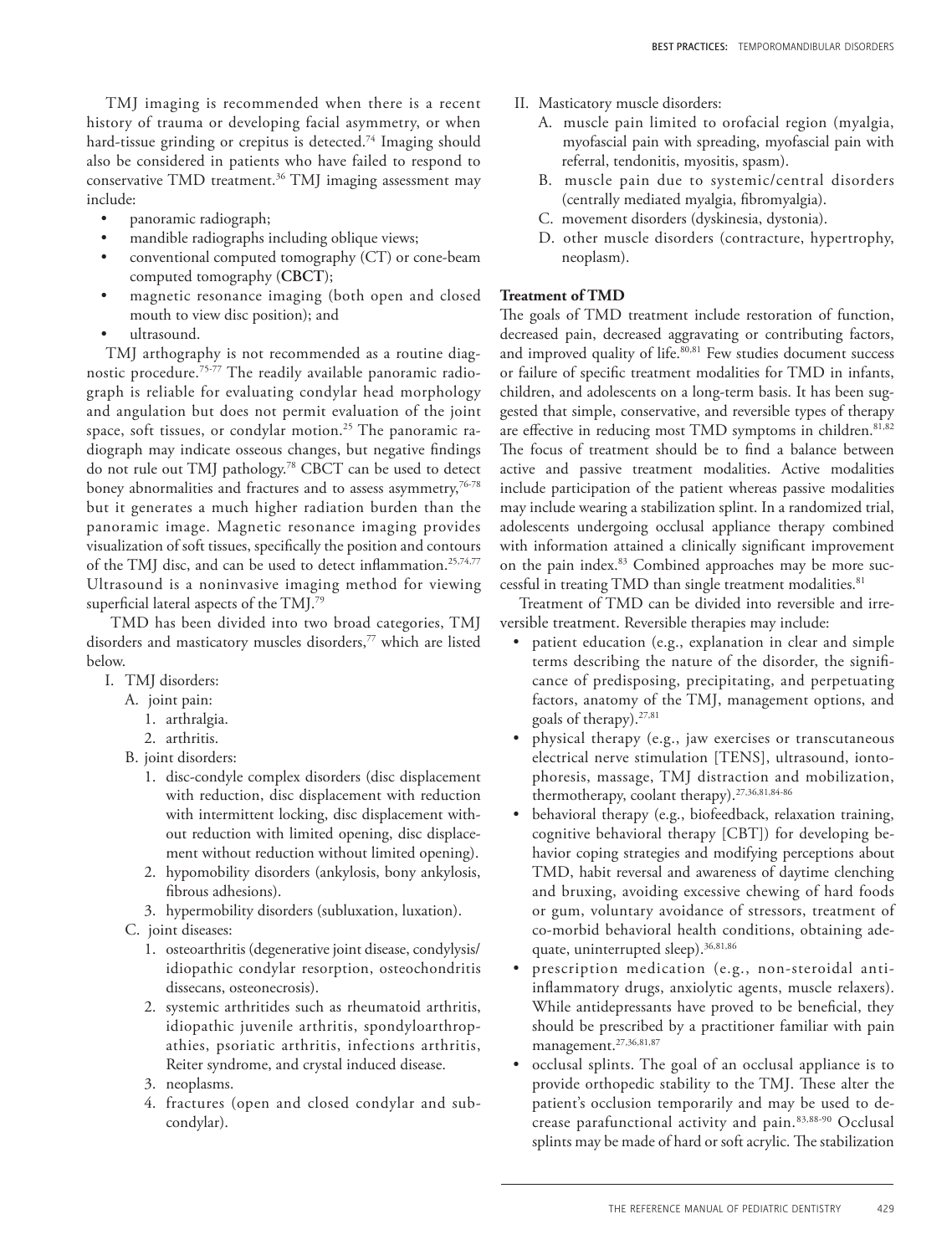type of splint covers all teeth on either the maxillary or mandibular arch and is balanced so that all teeth are in occlusion when the patient is closed and the jaw is in a musculoskeletally stable position.<sup>8,36</sup>

Additional reversible therapies may include TMJ arthrocentesis, TMJ injections, nerve blocks, acupuncture, trigger point injections, and off-label use of botulinum toxin A injections.<sup>91-95</sup>

Irreversible therapies can include:

- occlusal adjustment (i.e., permanently altering the occlusion or mandibular position by selective grinding or full mouth restorative dentistry).<sup>96</sup> A systematic review and meta-analysis demonstrated that occlusal alteration seems to have no effect on TMD.97
- orthodontics. This may include mandibular positioning devices designed to alter the growth or permanently reposition the mandible (e.g., headgear, functional appliances). There is little evidence that orthodontic treatment can prevent or relieve TMD.<sup>27,98,99</sup>
- surgery. Surgical interventional includes orthognathic surgery, open joint TMJ surgery to removed diseased synovium, and TMJ reconstruction.<sup>66</sup> Data suggests surgery is limited in most situations to cases of severe joint degeneration or destruction following trauma or tumor resection.66,81,100

Controversy surrounds the significance of signs and symptoms in children and adolescents, the value of certain diagnostic procedures, and what constitutes appropriate therapy.58,101,102 It is not clear whether these signs and symptoms constitute normal variation, preclinical features, or manifestations of a disease state.103 Whether these signs and symptoms warrant treatment as predictors of TMD in adulthood is questionable.<sup>42,103</sup>

# Recommendations

Every comprehensive dental history and examination should include a TMJ history and assessment.73 The history should include questions concerning the presence of head and neck pain and mandibular dysfunction, previous orofacial trauma, and history of present illness with an account of current symptoms.102 In the presence of a positive history and/or signs and symptoms of TMD, a more comprehensive examination (e.g., palpation of masticatory and associated muscles and the TMJ's, documentation of joint sounds, occlusal analysis, and assessment of range of mandibular movements including maximum opening, protrusion, and lateral excursions) should be performed.<sup>102</sup> Joint imaging may be recommended in some cases<sup>74</sup> Referral should be made to other health care providers, including those with expertise in TMD, oral surgery, or pain management, when the diagnostic and/or treatment needs are beyond the treating dentist's scope of practice.<sup>27</sup>

Reversible therapies should be considered for children and adolescents with signs and symptoms of TMD.83,104 Because of inadequate data regarding their effectiveness, irreversible

therapies should be avoided.83,96,99 Referral to a medical specialist may be indicated when primary headaches, otitis media, allergies, abnormal posture, airway congestion, rheumatoid arthritis, connective tissue disease, psychiatric disorders, or other medicalconditions are suspected.

#### References

- 1. American Academy of Pediatric Dentistry. Guidelines for temporomandibular disorders in children and adolescents. Chicago, Ill.: American Academy of Pediatric Dentistry; 1990.
- 2. American Academy of Pediatric Dentistry. Acquired temporomandibular disorders in infants, children, and adolescents. Pediatr Dent 2015;37(special issue):272-8.
- 3. deLeeuw R, Klasser GD. Diagnostic classification of orofacial pain. In: Orofacial Pain: Guidelines Assessment, Diagnosis, and Management. 6th ed. Hannover Park, Ill.: Quintessence Publishing; 2018:57.
- 4. Okeson J. Etiology of functional disturbances in the masticatory system. In: Management of Temporomandibular Disorders and Occlusion. 8th ed. St. Louis, Mo.: Elsevier Mosby, Inc.; 2020:102-23.
- 5. Stohler CS. Clinical perspectives on masticatory and related muscle disorders. In: Sessle BJ, Bryant PS, Dionne RA, eds. Temporomandibular Disorders and Related Pain Conditions. Vol 4. Seattle, Wash.: International Association for the Study of Pain Press; 1995:3-30.
- 6. Kopp S. Degenerative and inflammatory temporomandibular joint disorders. In: Sessle BJ, Bryant PS, Dionne RA, eds. Temporomandibular Disorders and Related Pain Conditions. Vol 4. Seattle, Wash.: International Association for the Study of Pain Press; 1995:119-32.
- 7. Dolwich MF. Temporomandibular joint disk displacement. In: Sessle BJ, Bryant PS, Dionne RA, eds. Temporomandibular Disorders and Related Pain Conditions. Vol. 4. Seattle, Wash.: International Association for the Study of Pain Press; 1995:79-113.
- 8. Okeson JP. Temporomandibular joint pains. In Bell's Oral and Facial Pain, 7th edition. Chicago, Ill.: Quintessence Publishing; 2014:327-69.
- 9. Alamoudi N, Farsi N, Salako N, Feteih R. Temporomandibular disorders among school children. J Clin Pediatr Dent 1998;22(4):323-9.
- 10. List T, Wahlund K, Wenneberg B, Dworkin SF. TMD in children and adolescents: Prevalence of pain, gender differences, and perceived treatment need. J Orofac Pain 1999;13(1):9-20.
- 11. Paesani D, Salas E, Martinez A, Isberg A. Prevalence of temporomandibular joint disk displacement in infants and young children. Oral Surg Oral Med Oral Pathol Oral Radiol Endod 1999;87(1):15-9.
- 12. Al-Khotani A, Naimi-Akbar A, Albadawi E, Ernberg M, Hedenberg-Magnuson B. Prevalence of diagnosed temporomandibular disorders among Saudi Arabian children and adolescents. J Headache Pain 2016;17(41):1-11.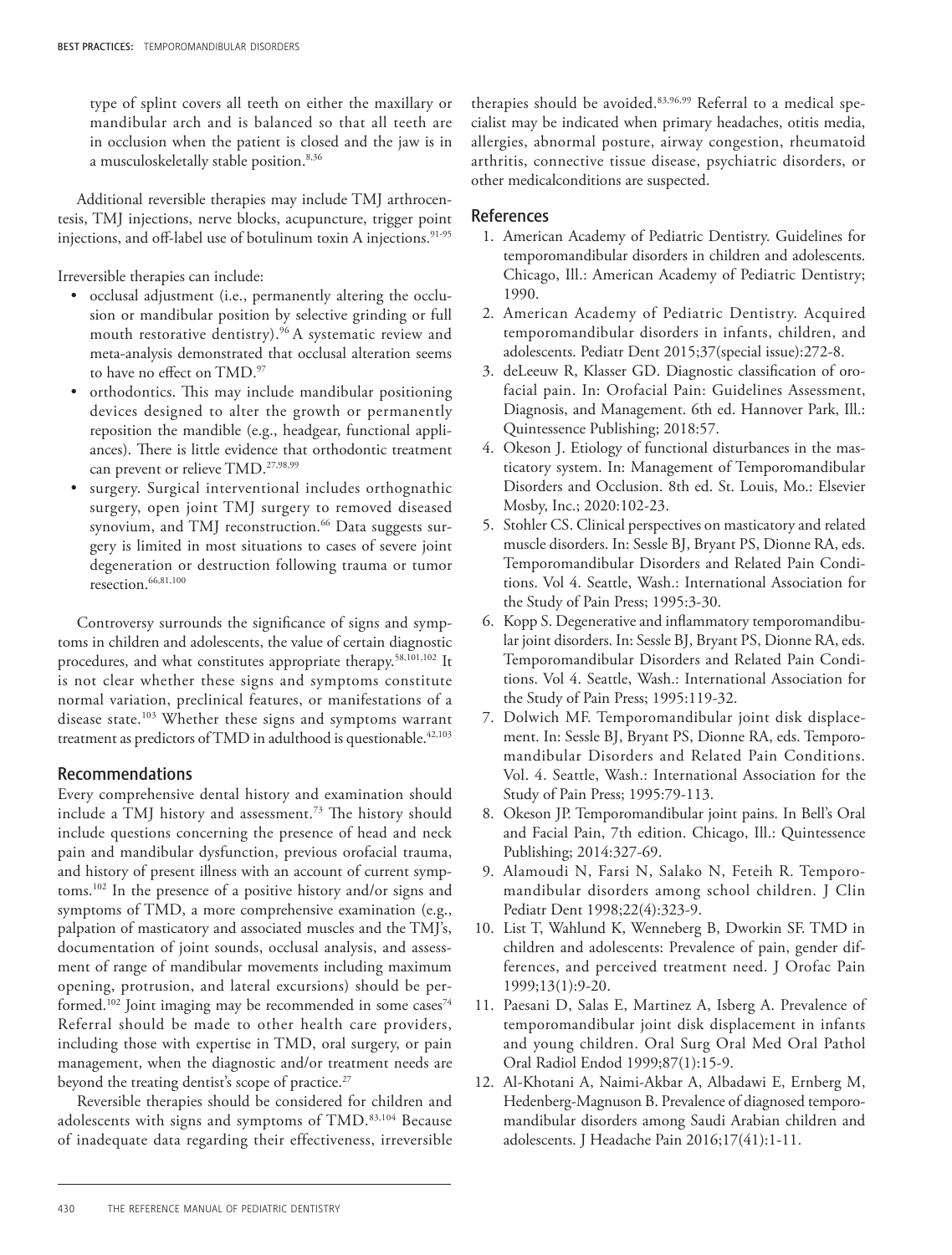- 13. da Silva CG, Pacheco-Pereira C, Porporatti AL, et al. Prevalence of clinical signs of intra-articular temporomandibular disorders in children and adolescents: A systematic review and meta-analysis. J Am Dent Assoc 2016;147(1):10-8.
- 14. HongXing L, Anstrom AN, List T, Nilsson IM, Johansson A. Prevalence of temporomandibular disorder pain in Chinese adolescents compared to an age-matched Swedish population. J Oral Rehabil 2016;43(4):241-8.
- 15. Manfredini D, Guarda-Nardini L, Winocur E, Piccotti F, Ahlberg J, Lobbezoo F. Research diagnostic criteria for temoporomandibular disorders: A systematic review of axis I epidemiologic findings. Oral Surg Oral Med Oral Pathol Oral Radiol Endod 2011;112(4):453-62.
- 16. Nilsson IM. Reliability, validity, incidence and impact of temporomandibular pain disorders in adolescents. Swed Dent J Suppl 2007;(183):7-86.
- 17. Schiffman E, Ohrbach R, Truelove E, et al. Diagnostic criteria for temporomandibular disorders (DC/TMD) for clinical and research applications: Recommendations of the International RDC/TMD Consortium Network and Orofacial Pain Special Interest Group. J Oral Facial Pain Headache 2014;28(1):6-27.
- 18. Graue AM, Jokstad A, Assmus J, Skeie MS. Prevalence among adolescents in Bergen, Western Norway, of temporomandibular disorders according to the DC/TMD criteria and examination protocol. Acta Odontol Scand 2016;74  $(6):449-55.$
- 19. Köhler AA, Helkimo AN, Magnusson T, Hugoson A. Prevalence of symptoms and signs indicative of temporomandibular disorders in children and adolescents. A cross-sectional epidemiological investigation covering two decades. Euro Arch Paediatr Dent 2009;10(1):16-25.
- 20. Bonjardim LR, Gavião MB, Carmagnani FG, Pereira LF, Castelo PM. Signs and symptoms of temporomandibular joint dysfunction in children with primary dentition. J Clin Pediatr Dent 2003;28(1):53-8.
- 21. Nilsson IM, Drangholt M, List T. Impact of temporomandibular disorder pain in adolescents: Differences by age and gender. J Orofac Pain 2009;23(2):115-22.
- 22. Song YL, Yap AU, Turp JC. Association between temporomandibular disorders and pubertal development: A systematic review. J Oral Rehabil 2018;45(12):1007-15. Available at: "https://doi.org/10.1111/joor.12704". Accessed August 10, 2019.
- 23. Nilsson IM, List T, Drangsholt M. Headache and comorbid pains associated with TMD pain in adolescents. J Dent Res 2013;92(9):802-7.
- 24. Brecher E, Stark TR, Christensen JR, Sheats RD. Examination, diagnosis, and treatment planning for general and orthodontic problems. In: Nowak AJ, Christensen, JR, Mabry TR, Townsend JA, Wells MH, eds. Pediatric Dentistry Infancy through Adolescence. 6th ed. Philadelphia, Pa.: Elsevier Inc.; 2019:562-87.
- 25. Howard JA. Temporomandibular joint disorders in children. Dent Clin North Am 2013;57(1):99-127.
- 26. Horswell BB, Sheikh J. Evaluation of pain syndromes, headache, and temporomandibular joint disorders in children. Oral Maxillofac Surg Clin North Am 2018;30  $(1):11-24.$
- 27. deLeeuw R, Klasser. Differential Diagnosis and Management of TMDs. In Orofacial Pain: Guidelines, Assessment, Diagnosis, and Management. 6th ed. Hannover Park, Ill.: Quintessence Publishing; 2018:144-207.
- 28. Greco CM, Rudy TE, Turk DC, Herlich A, Zaki HH. Traumatic onset of temporomandibular disorders: Positive effects of a standardized conservative treatment program. Clin J Pain 1997;13(4):337-47.
- 29. Fischer DJ, Mueller BA, Critchlow CW, LeResche L. The association of temporomandibular disorder pain with history of head and neck injury in adolescents. J Orofac Pain 2006;20(3):191-8.
- 30. Imahara SD, Hopper RA, Wang J, Rivara FP, Klein MB. Patterns and outcomes of pediatric facial fractures in the United States: A survey of the National Trauma Data Bank. J Am Coll Surg 2008;207(5):710-6.
- 31. Bae SS, Aronovich S. Trauma to the pediatric temporomandibular joint. Oral Maxillofacial Surg Clin North Am 2018;30(1):47-60.
- 32. Akhter R, Hassan NM, Ohkubo R, et al. The relationship between jaw injury, third molar removal, and orthodontic treatment and TMD symptoms in university students in Japan. J Orofac Pain 2008;22(1):50-6.
- 33. Leuin SC, Frydendall E, Gao D, Chan KH. Temporomandibular joint dysfunction after mandibular fracture in children: A 10-year review. Arch Otolarygol Head Neck Surg 2011;137(1):10-14.
- 34. Kaban L. Acquired abnormalities of the temporomandibular joint. In: Kaban LB, Troulis MJ, eds. Pediatric Oral and Maxillofacial Surgery. Philadelphia, Pa.: WB Saunders; 2004:340-76.
- 35. Güven O. A clinical study on temporomandibular joint ankylosis in children. J Craniofac Surg 2008;19(5):1263-9.
- 36. Dym H, Israel H. Diagnosis and treatment of temporomandibular disorders. Dent Clin North Am 2012;56(1): 149-61.
- 37. American Academy of Sleep Medicine. Sleep related bruxism. In: International Classification of Sleep Disorders. Diagnosis and Coding Manual, 3rd ed. Westchester, Ill.: American Academy of Sleep Medicine; 2014:182-5.
- 38. Cheifetz AT, Osganian SK, Allred EN, Needleman HL. Prevalence of bruxism and associated correlates in children as reported by parents. J Dent Child 2005;72(2): 67-73.
- 39. Barbosa Tde S, Miyakoda LS, Pocztaruk Rde L, Rocha CP, Gavião MBD. Temporomandibular disorders and bruxism in childhood and adolescence: Review of the literature. Int J Pediatr Otorhinolaryngol 2008;72(3): 299-314.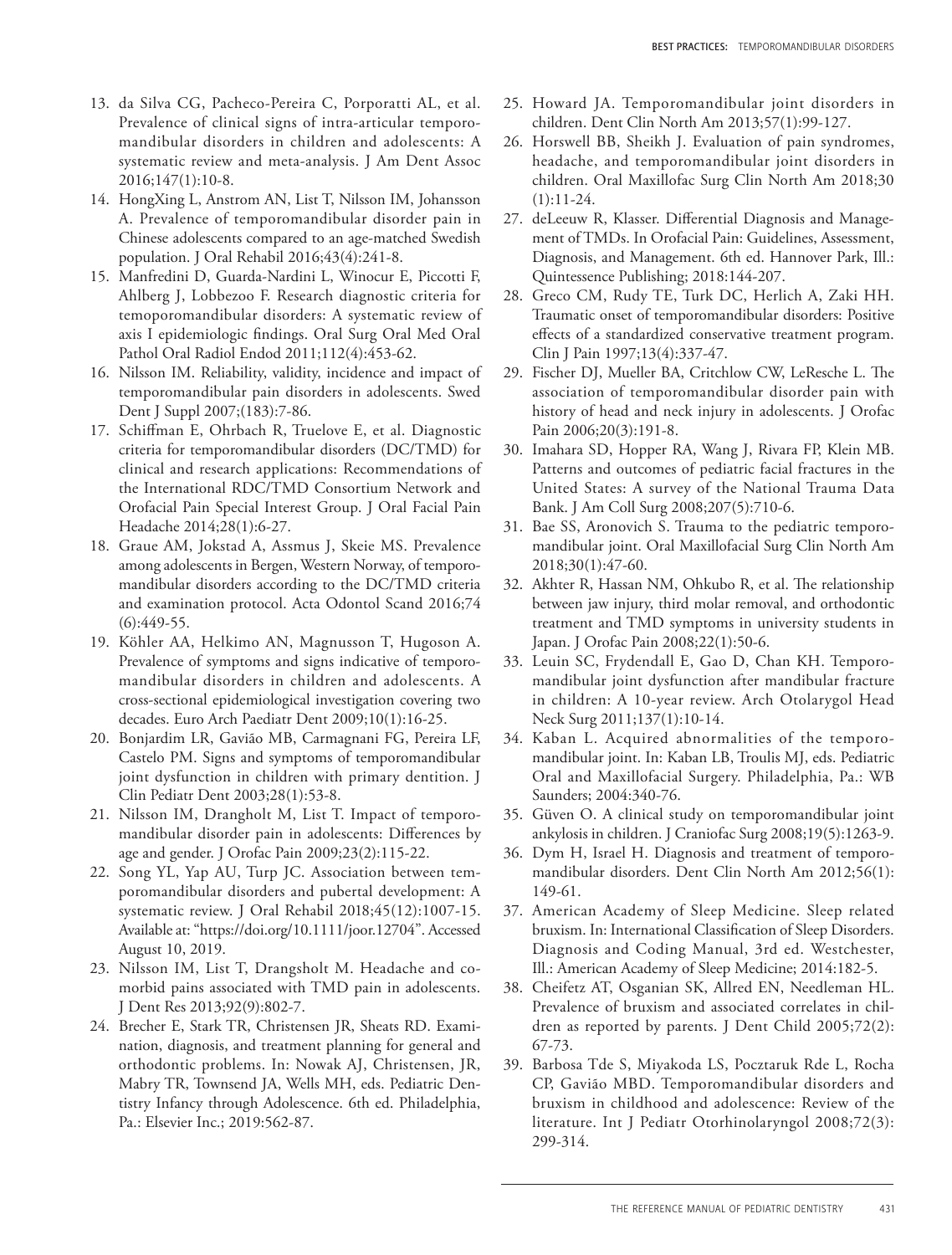- 40. Castelo PM, Gavião MB, Pereira LJ, Bonjardim LR, Gavião MBD. Relationship between oral parafunctional/nutritive sucking habits and temporomandibular joint dysfunction in primary dentition. Int J Paediatr Dent 2005;15(1): 29-36.
- 41. Winocur E, Gavish A, Finkelshtein T, Halachmi M, Gazit E. Oral habits among adolescent girls and their association with symptoms of temporomandibular disorders. J Oral Rehabil 2001;28(7):624-9.
- 42. Carlsson GE, Egermark I, Magnusson T. Predictors of signs and symptoms of temporomandibular disorders: A 20-year follow-up study from childhood to adulthood. Acta Odontol Scand 2002;60(3):180-5.
- 43. Magnusson T, Egermarki I, Carlsson GE. A prospective investigation over two decades on signs and symptoms of temporomandibular disorders and associated variables. A final summary. Acta Odontol Scand 2005;63(2):99-109.
- 44. Gesch D, Bernhardt O, Mack F, John U, Kocher T, Dietrich A. Association of malocclusion and functional occlusion with subjective symptoms of TMD in adults: Results of the Study of Health in Pomerania (SHIP). Angle Orthod 2005;75(2):183-90.
- 45. Alamoudi N. Correlation between oral parafunction and temporomandibular disorders and emotional status among Saudi children. J Clin Pediatr Dent 2001;26(1):71-80.
- 46. Turp JC, Schindler H. The dental occlusion as a suspected cause for TMD: Epidemiological and etiological considerations. J Oral Rehab 2012;39(7):502-12.
- 47. De Boever JA, Carlsson GE, Klineberg IJ. Need for occlusal therapy and prosthodontic treatment in the management of temporomandibular disorders. Part I. Occlusal interference and occlusal adjustment. J Oral Rehabil 2000;27(5):367-79.
- 48. Taskaya-Yilmaz N, Öğütcen-Toller M, Saraç YŞ. Relationship between the TMJ disc and condyle position on MRI and occlusal contacts on lateral excursions in TMD patients. J Oral Rehab 2004;31(8):754-8.
- 49. Henrikson T, Nilner M. Temporomandibular disorders, occlusion and orthodontic treatment. J Orthod 2003; 30(2):129-37; discussion 127.
- 50. Egermark I, Carlsson GE, Magnusson T. A prospective long-term study of signs and symptoms of temporomandibular disorders in patients who received orthodontic treatment in childhood. Angle Orthod 2005;75(4): 645-50.
- 51. Henrikson T, Nilner M, Kurol J. Symptoms and signs of temporomandibular disorders before, during and after orthodontic treatment. Swed Dent J 1999;23(5-6): 193-207.
- 52. Henrikson T, Nilner M, Kurol J. Signs of temporomandibular disorders in girls receiving orthodontic treatment. A prospective and longitudinal comparison with untreated Class II malocclusions and normal occlusion subjects. Eur J Orthod 2000;22(3):271-81.
- 53. Kim MR, Graber TM, Viana MA. Orthodontics and temporomandibular disorder: A meta-analysis. Am J Orthod Dentofac Orthop 2002;121(5):438-46.
- 54. Bilgic F, Gelgor IE. Prevalence of temporomandibular dysfunction and its association with malocclusion in children: An epidemiologic study. J Clin Pediatr Dent 2017;41(2):161-5.
- 55. Thilander B, Rubio G, Pena L, De Mayorga C. Prevalence of temporomandibular dysfunction and its association with malocclusion in children and adolescents: An epidemiologic study related to specified stages of dental development. Angle Orthod 2002;72(2):146-54.
- 56. Phillips JT. What skeletal and dental characteristics do TMD patients have in common? Funct Orthod 2007;24 (1):24-6, 28, 30.
- 57. Pahkala R, Qvarnström M. Can temporomandibular dysfunction signs be predicted by early morphological or functional variables? Euro J Orthod 2004;26(4):367-73.
- 58. Manfredini D, Segu M, Arveda N, et al. Temporomandibular joint disorder in patients with different facial morphology. A systematic review of the literature. J Oral Maxillofac Surg 2016;74(1):29-46.
- 59. Sonnensen L, Bakke M, Solow B. Temporomandibular disorders in relation to craniofacial dimensions, head posture and bite force in children selected for orthodontic treatment. Eur Orthod 2001;23(2):179-92.
- 60. Budelmann K, von Piekartz H, Hall T. Is there a difference in head posture and cervical spine movement in children with and without pediatric headache? Eur J Pediatr 2013; 172(10):1349-56.
- 61. Fillingim RB, Ohrbach R, Greenspan JD, et al. Potential psychosocial risk factors for chronic TMD: Descriptive data and empirically identified domains from the OPPERA case-control study. J Pain 2011;12(11 Suppl): T46-60.
- 62. List T, Wahlund K, Larsson B. Psychosocial functioning and dental factors in adolescents with temporomandibular disorders: A case-control study. J Orofac Pain 2001;15(3): 218-27.
- 63. Barbosa TS, Castelo PM, Leme MS, et al. Association between sleep bruxism and psychosocial factors in children and adolescents: A systematic review. Clin Pediatrics 2012;18(7):469-78.
- 64. Karibe H, Goddard G, Aoyagi K, et al. Comparison of subjective symptoms of temporomandibular disorders in young patients by age and gender. Cranio 2012;30(2): 114-20.
- 65. Granquist EJ. Treatment of the temporomandibular joint in a child with juvenile idiopathic arthritis. Oral Maxillofac Surg Clin North Am 2018;30(1):97-107.
- 66. Choinard AF, Kaban LB, Peacock ZS. Acquired abnormalities of the TMJ. Oral Maxillofac Surg Clin North Am 2018;30(1):83-96.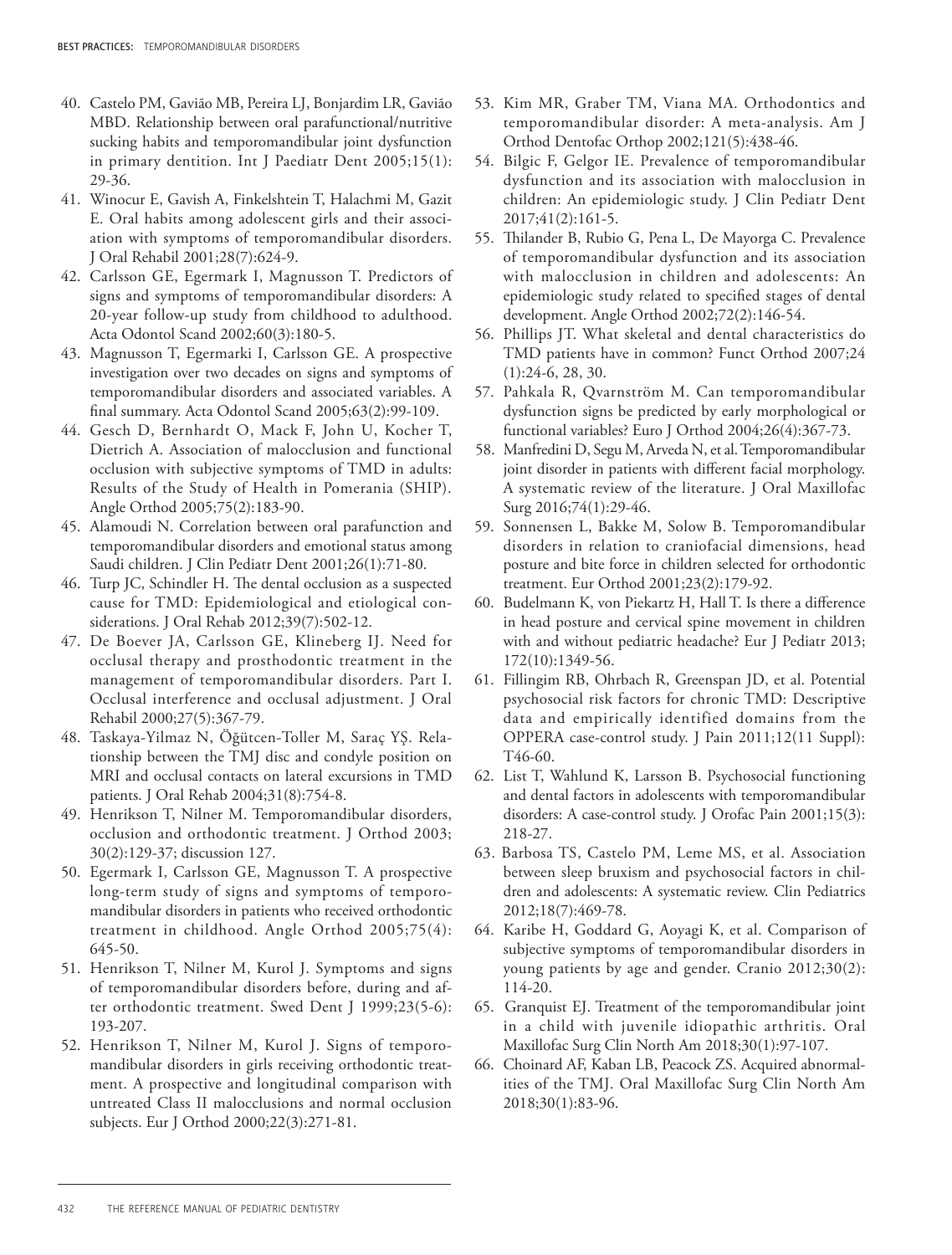- 67. Milam SB, Zardeneta G, Schmitz JP. Oxidative stress and degenerative temporomandibular joint disease: A proposed hypothesis. J Oral Maxillfac Surg 1998;56(2): 214-33.
- 68. Buckinham RB, Braun T, Harinstein DA, et al. Temporomandibular joint dysfunction syndrome: A close association with systemic joint laxity (the hypermobile joint syndrome). Oral Surg Oral Med Oral Pathol 1991;72(5): 514-9.
- 69. Magnusson T, Carlsson GE, Egermark I. Changes in clinical signs of craniomandibular disorders from the age of 15 to 25 years. J Orofac Pain 1994;8(2):207-15.
- 70. LeResche L, Manci L, Sherman JJ, Gandara B, Dworkin SF. Changes in temporomandibular pain and other symptoms across the menstrual cycle. Pain 2003;106(3): 253-61.
- 71. Nilsson IM, List T, Drangsholt M. Prevalence of temporomandibular pain and subsequent dental treatment in Swedish adolescents. J Orofac Pain 2005;19(2):144-50.
- 72. Dean JA. Examination of the mouth and other relevant structures. McDonald and Avery's Dentistry for the Child and Adolescent. 10th ed. St. Louis, Mo.: Elsevier Inc.; 2016:5-7.
- 73. American Academy of Pediatric Dentistry. Record keeping. Pediatr Dent 2018;40(6):401-8.
- 74. Hammer MR, Kanaan Y. Imaging of the pediatric TMJ. Oral Maxillofacial Surg Clin North Am 2018;30(1):25-34.
- 75. Loos PJ, Aaron GA. Standards for management of the pediatric patient with acute pain in the temporomandibular joint or muscles of mastication. Pediatr Dent 1989; 11(4):331.
- 76. Brooks, SL, Brand JW, Gibbs SJ, et al. Imaging of the temporomandibular joint: A position paper of the American Academy of Oral and Maxillofacial Radiology. Oral Surg Oral Med Oral Pathol Oral Radiol Endod 1997; 83(5):609-18.
- 77. DeSenna BR, dos Santos S, Franca JP, Marques LS, Pereira LJ. Imaging diagnosis of the temporomandibular joint: Critical review of indications and new perspectives. Oral Radiol 2009;25(2):86-98.
- 78. Hunter A, Kalathingal S. Diagnostic imaging for temporomandibular disorders and orofacial pain. Dent Clin North Am 2013;57(3):405-18.
- 79. Katzburg RW Conway WF, Ackerman SJ, et al. Pilot study to show the feasibility of high-resolution sagittal ultrasound imaging of the TMJ. J Oral Maxillofac Surg 2017; 75(6):1151-62.
- 80. Svensson P, Sharav Y, Benoleil R. Myalgia myofascial pain, tension type headaches and fibromyalgia. In: Sharav Y, Benoliel R, eds. Orofacial Pain and Headache, 2nd ed. Handover Park, Ill.: Quintessence; 2015:302-99.
- 81. Scrivani SJ, Khawaja SN, Bavia PF. Nonsurgical management of pediatric temporomandibular joint dysfunction. Oral Maxillofac Surg Clin North Am 2018;30(1): 35-45.
- 82. Bodner L, Miller VJ. Temporomandibular joint dysfunction in children: Evaluation of treatment. Int J Pediatr Otorhinolaryngol 1998;44(2):133-7.
- 83. Wahlund K, List T, Larsson B. Treatment of temporomandibular disorders among adolescents: A comparison between occlusal appliance, relaxation training, and brief information. Acta Odontol Scand 2003;61(4):203-11.
- 84. Mina R, Melson P, Powell S, et. al. Effectiveness of dexamethasone iontophoresis for temporomandibular joint involvement in juvenile idiopathic arthritis. Arthritis Care Res(Hoboken) 2011;63(11):1511-6.
- 85. Medlicott, MS, Harris SR. A systematic review of the effectiveness of exercise, manual therapy, electrotherapy, relaxation training, and biofeedback in the management of temporomandibular disorder. Phys Ther 2006;86(7): 955-73.
- 86. Crider AB, Glaros AG. A meta-analysis of EMG biofeedback treatment of temporomandibular disorders. J Orofac Pain 1999;13(1):29-37.
- 87. List T, Axelsson S, Leijon G. Pharmacologic interventions in the treatment of temporomandibular disorders, atypical facial pain, and burning mouth syndrome. A qualitative systematic review. J Orofac Pain 2003;17(4):301-10.
- 88. Wahlund K, Larsson B. Long-term treatment outcome for adolescents with temporomandibular pain. Acta Odontol Scand 2018;76(3):153-60.
- 89. Simmons HC III, Gibbs SJ. Anterior repositioning appliance therapy for TMJ disorders: Specific symptoms relieved and relationship to disk status on MRI. Cranio 2005;23(2):89-99.
- 90. Fujii T, Torisu T, Nakamura S. A change of occlusal conditions after splint therapy for bruxers with and without pain in the masticatory muscles. Cranio 2005;23(2):113-8.
- 91. Olsen-Bergem H, Bjornland T. A cohort study of patients with JIA and arthritis of the TMJ: Outcome of arthrocentesis with and without the use of steroids. Int J Oral Maxillofac Surg 2014;43(8):990-5.
- 92. Arabshahi, B, Dewitt EM, Cahill AM, et al. Utility of corticosteroid injection for tempomandibular arthritis in children with juvenile idiopathic arthritis. Arthritis Rheum 2005;52(11):3563-9.
- 93. Szperka CL, Gelfand AA, Hershey AD. Pattern of use of peripheral nerve blocks and trigger point injections for pediatric headache; Results of a survey of the American Headache Society Pediatric and Adolescent Section. Headache 2016;56(10):1597-607.
- 94. Fernandez AC, Duarte Moura DM, Da Silva, et al. Acupuncture in temporomandibular disorder myofascial pain treatment: A systematic review. J Oral Facial Pain Headache 2017;31(3):225-32.
- 95. Stark TR, Perez CV, Okeson JP. Recurrent TMJ dislocation managed with botulinum toxin type A injections in a pediatric patient. Pediatr Dent 2015;37(1):65-9.

*References continued on the next page.*